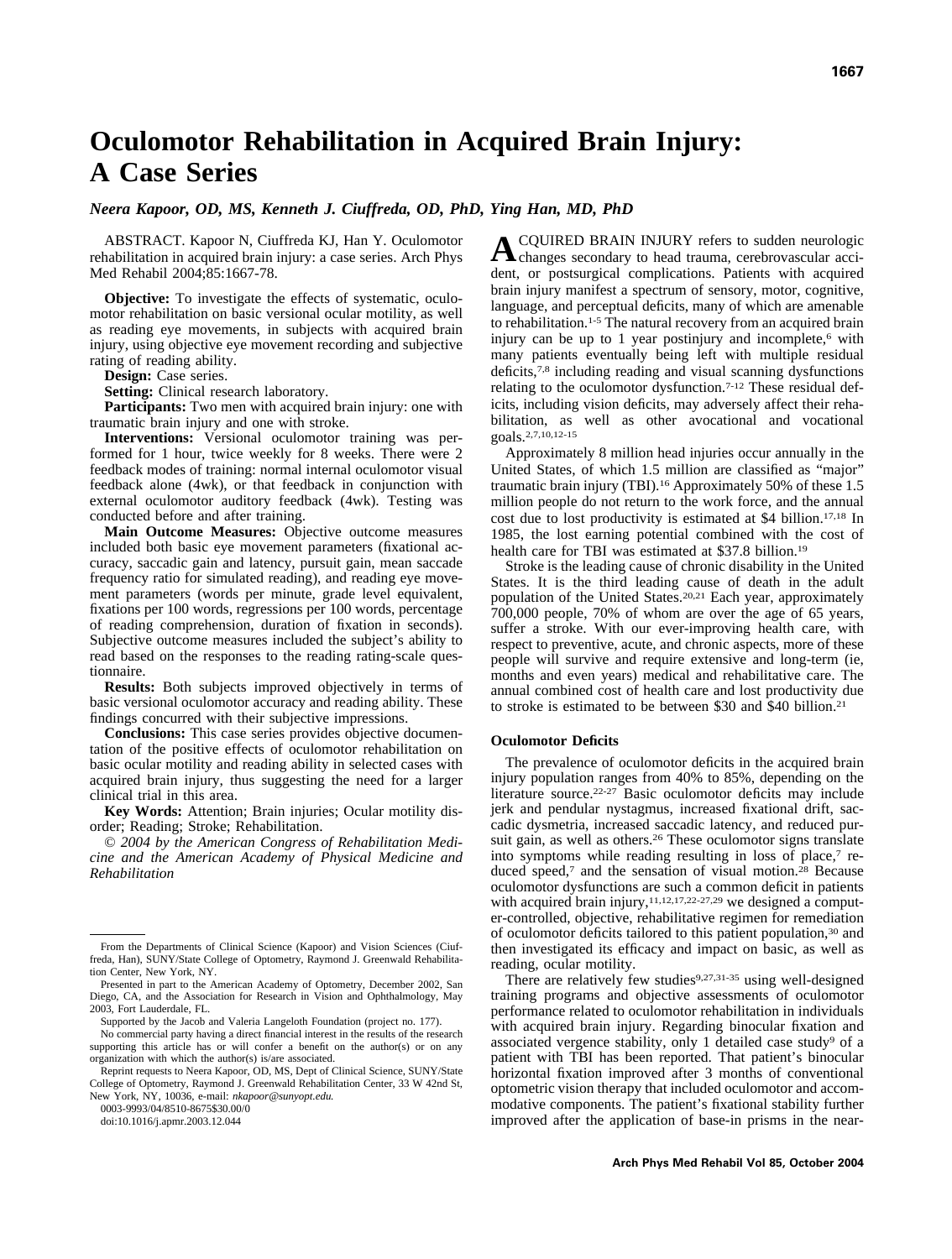vision spectacle correction, because the prisms optically reduced the near vergence demand.<sup>9</sup>

With regard to basic versional eye movements, Ron et al<sup>31,32</sup> demonstrated that eye movements could be trained and improved, with some degree of transfer from 1 oculomotor subsystem to another, in the TBI population. Further, the oculomotor recovery time was 3-fold faster in those who received formal training versus those who did not.32 However, details of the training programs featuring only normal internal visual feedback, stimulus characteristics, and results were not provided. Statistical analyses also were not performed on the group data. And, in  $1 \text{ study},^{31}$  successful results were obtained for normal, internal, visual feedback in conjunction with external oculomotor auditory feedback training, but with no comparison to normal visual feedback and, again, with few details provided.<sup>32</sup> In a short case report,<sup>33</sup> horizontal saccadic accuracy improved in a child with TBI after several weeks of simple, home-based, large-amplitude saccadic training.

Zihl27,34,35 has conducted considerable research on readingrelated eye movements, but only with stroke patients, typically persons with hemianopia. He used specific horizontal and oblique saccadic training with normal internal visual feedback alone, which was directed at modifying the oculomotor patterns (ie, saccadic adaptation<sup>36</sup>) to place an entire word rather than just a fragment within the residual functional hemifield. With several sessions per week, reading ability improved in these patients within a few weeks. Our research group has reported similar positive results using oculomotor training in both basic versional and simulated reading programs in both TBI and stroke populations.<sup>37</sup>

In the present article, we describe 2 cases in detail, 1 with TBI and 1 with stroke, in which basic versional and reading eye movements were successfully trained as part of a larger investigation in this area.

## **METHODS**

### **Clinical Assessment**

As part of a larger study investigating the effects of oculomotor rehabilitation on basic and reading eye movements using objective eye movement recordings, all procedures and all data followed the guidelines and ethical standards of the SUNY Optometry's institutional review board for human subjects. Both subjects in this article were referred to us by medical practitioners, after their medical conditions stabilized. Referral was for the optometric evaluation of any vision involvement in their reading difficulties after acquired brain injury. They presented at their initial visit to us with complete medical documentation and information regarding the diagnosis of the acquired brain injury, care received thus far (acute, subacute, chronic), neuroimaging results (including type, site, and side of lesion), neurologic reports, trauma history, and rehabilitative history. Subsequent to review of the subjects' documentation and histories, both received a detailed vision examination in the Raymond J. Greenwald Rehabilitation Center's Head Trauma Vision Rehabilitation Unit at SUNY Optometry. The optometric evaluation38 included refractive assessment at distance and near, binocular sensorimotor assessment at distance and near, clinical and laboratory oculomotor assessment, and ocular health assessment (including confrontation visual field testing, biomicroscopy, applanation tonometry, pupillary testing, dilated fundus examination, automated visual fields). The clinical binocular assessment, with the appropriate refractive correction in place, included the following tests<sup>38</sup>: cover test at distance and near, near point of convergence, heterophoria test at distance and near, vergence ranges at distance and near, versional

testing at near (ie, fixation, saccades, pursuit), and the Developmental Eye Movement39 (DEM) test (ie, global saccadic visual scanning eye movement test at near). The DEM test involves the sequential search for numbers, which is scored by recording the following parameters for each of 3 subtests: ability to complete the task, ratio of the number of seconds to complete the task for the horizontal versus the vertical scanning subtests, and number of errors (ie, omissions, repetitions, or substitutions).

# **Case 1: TBI**

The subject with TBI, a man in his early forties, suffered a mild brain injury after a motor vehicle crash in March 2000. He was driving 20 miles per hour when he was struck on the driver's side of his car by an oncoming vehicle driving at approximately 50 miles per hour. The left side of his head struck the window, and he subsequently lost consciousness intermittently for 1 hour. Subsequent to the collision, he had a radiograph, a computed tomography scan of the head and neck, and magnetic resonance imaging (MRI) of the head. The results of the neuroimaging tests and radiographs were negative. However, he still reported intermittent diplopia, impaired short-term visual memory, reduced reading rate, and loss of place while reading. On a "good" day, he reported being able to read comfortably and accurately for 1 to 5 minutes consecutively, while on a "bad" day he was unable to read for longer than 1 minute at a time, if at all. His personal and familial systemic and ocular health was otherwise unremarkable. During the study, he was taking gabapentin for pain management and citalopram for depression, with no known allergies to medications.

The clinical optometric findings revealed that he manifested moderate myopia, with best corrected distance and near visual acuities of 20/25 OD (right eye), 20/25 OS (left eye), and 20/20 OU (both eyes). His current spectacle and contact lens corrections were not altered. Distance and near cover tests showed no evidence of strabismus in primary gaze. Versional extraocular motility testing revealed no evidence of nystagmus, noncomitancy, restriction, or limitation of ocular motility in any position of gaze. However, heterophoria and compensatory fusional vergence measures revealed mild esophoria with poor compensatory fusional divergence in primary gaze at both distance and near. Versional eye movement testing and the DEM test<sup>39</sup> demonstrated moderate deficits of saccades. Confrontation visual field testing with both single and double stimulus presentation was unremarkable. Automated perimetry<sup>a</sup> (30-2 SITA standard analysis) revealed small areas of scattered, low-density, relative visual field defects with no evidence of lateralization for either eye. Pupils were equal, round, and reactive to light, with no evidence of a relative afferent defect. Biomicroscopy revealed clear media, open angles, and no evidence of inflammation in either the anterior or posterior chambers. Intraocular pressure, measured with Goldmann applanation tonometry, was 14mmHg OD and 15mmHg OS. Posterior segment evaluation, with dilation, was unremarkable for either eye.

## **Case 2: Stroke**

The stroke subject, a man in his early fifties, suffered a lesion in the left occipital lobe in September 2000, as revealed by MRI. Consequently, he presented with a right homonymous hemianopia and macular sparing. His vision symptoms included slowness of reading, difficulty with numbers (as one would use for billing and accounts), short span of visual attention, impaired short-term visual memory, difficulty with directions, and mild expressive aphasia. On a "good" day, he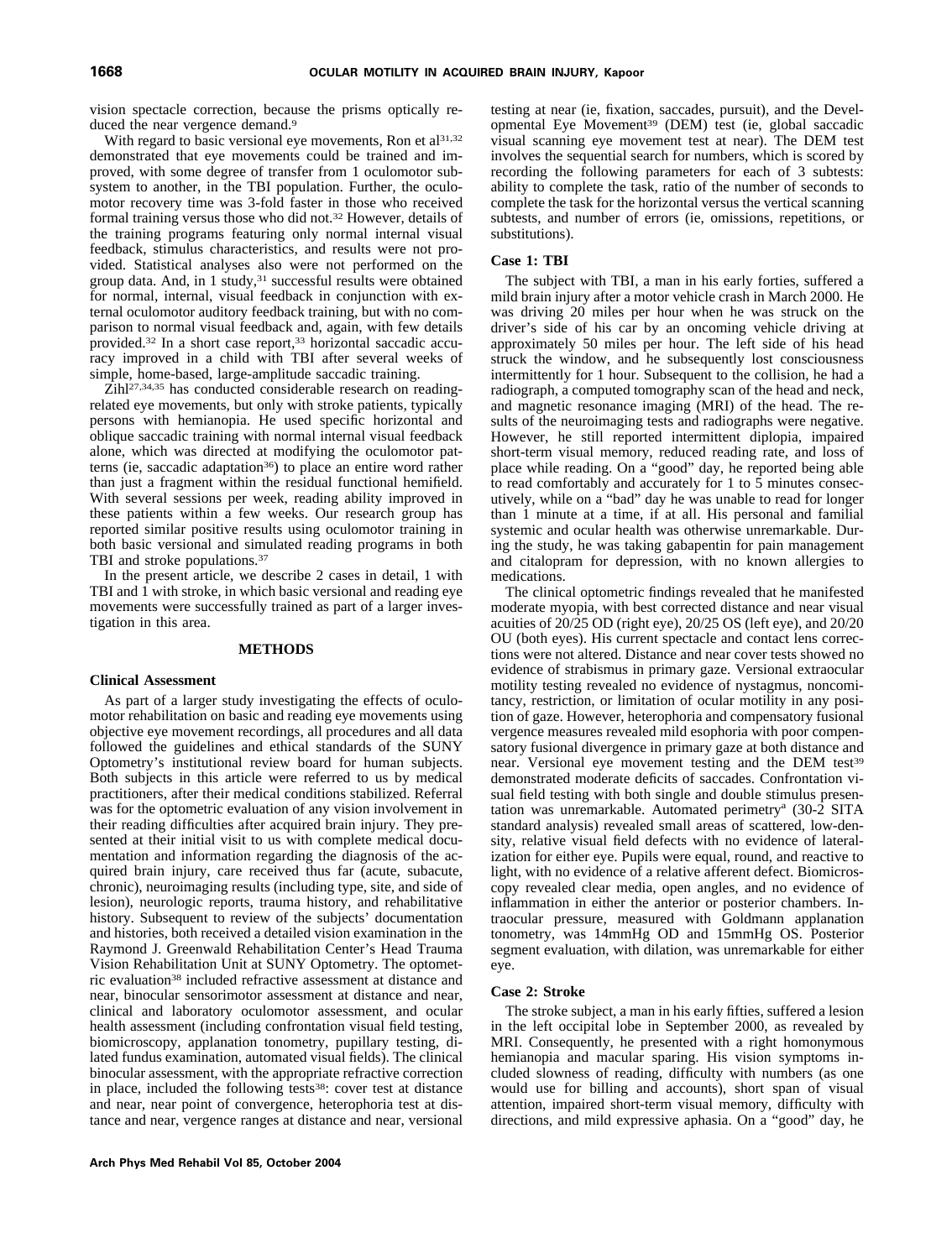reported being able to read comfortably and accurately for 10 to 15 minutes consecutively, while on a "bad" day he was only able to read for 1 to 5 minutes at a time. During the time of the study, his personal systemic and ocular health history was positive for borderline hypertension while his familial health history was unremarkable. There was no evidence of hemiparesis or physical limitation during the time of the study. He was taking warfarin sodium for anticoagulation, with no known allergies to medications.

The clinical optometric findings revealed low hyperopia, astigmatism, and presbyopia. His best corrected distance and near visual acuities were 20/20 OD, 20/20 OS, and 20/20 OU. His current bifocal spectacle correction was not altered. Distance and near cover tests showed no evidence of strabismus in primary gaze. Versional extraocular motility testing revealed no nystagmus, noncomitancy, restriction, or limitation of movement in any position of gaze. Heterophoria and compensatory fusional vergence measures, along with near point of convergence testing, revealed a mild convergence insufficiency in primary gaze. Versional extraocular motility testing and the DEM test<sup>39</sup> demonstrated evidence of moderate deficits of saccades. Confrontation visual field testing with single and double stimulus presentation, and automated perimetry (30-2 SITA standard analysis) revealed a homonymous, right hemianopia with visual neglect. Pupils were equal, round, and reactive to light, with no evidence of a relative afferent defect. Biomicroscopy revealed clear corneas and conjunctiva, open angles, no evidence of inflammation in either the anterior or posterior chambers. Intraocular pressure, measured with Goldmann applanation tonometry, was 18mmHg OD and 17mmHg OS. Posterior segment evaluation, with dilation, was unremarkable for either eye.

## **Oculomotor Assessment and Training**

Each subject underwent objective versional eye movement testing, which included basic eye movements (fixation, saccades, pursuit), reading-related eye movements (single-line and multiple-line simulated reading), and Visagraph reading eye movement assessments. Instruments used for the objective oculomotor testing and subsequent oculomotor training are described in detail in the following section. After the objective oculomotor assessments, each subject received computerbased, oculomotor training twice weekly for an 8-week period. Each training session was 60 minutes in duration, with 36 minutes of actual eye movement training, with rest periods interspersed. At the end of the 8-week training period, objective ocular motility testing was repeated.

In addition to objective assessment of oculomotor function, each subject completed the reading-related questionnaire with their subjective assessment of reading ability before and after the training period. This reading-related questionnaire was used on a series of subjects as part of a larger study on oculomotor assessment of patients with acquired brain injury.30 The questionnaire consisted of 5 questions that are similar to those posed during routine optometric evaluations, such as how long can one read comfortably. Responses ranged from 1 to 5, corresponding to 0 to 5 minutes, 5 to 10 minutes, 10 to 15 minutes, 15 to 30 minutes, and up to more than 30 minutes, respectively. Additional questions included how the person rates his/her overall reading comprehension, attention when reading in an environment with minimal external sensory stimuli, and attention when reading in an environment with multiple external sensory stimuli. These 3 questions were rated from 1 to 5, corresponding to poor, fair, good, very good, and up to excellent, respectively. Last, the subjects were to describe their reading strategy. This last question presented with 4 possible

answers ranging from 1 to 4, corresponding to impulsive and inaccurate, impulsive and accurate, deliberate and inaccurate, and deliberate and accurate, respectively.

Possible scores ranged from 1 to 5, except for the fifth question for which scores ranged from 1 to 4, with the overall optimal maximum score being 24. Higher numbers on the reading-related questionnaire indicated better performance. Fractional values were permitted as responses for the questionnaire. This questionnaire was tested and found to be reliable and valid in a group  $(N=20)$  of asymptomatic young adults (age, 24–40y).

## **Instrumentation and Test Stimuli**

For both subjects, we used computer-based protocols to obtain objective eye movement recordings. The protocols combined objective eye movement recording techniques with computer-based stimulus generation, stimulus presentation, and data analysis of basic horizontal and vertical versional eye movements (fixation, saccades, pursuit), as well as readingrelated eye movements using simulated single and multiple line dynamic arrays.

In all paradigms, the target consisted of a 0.5°, bright luminous square presented on an otherwise dark, high-resolution, computer monitor (12.5-in screen) positioned 40cm from the subject along the midline. Testing was conducted under binocular viewing conditions with the appropriate refractive correction in place.

Objective assessment of basic binocular horizontal and vertical versional eye movements was performed with the  $OBER2<sup>b</sup>$  recording system.<sup>40</sup> The standard OBER2 system consists of a goggle-mounted, infrared limbal reflection eye movement system having a resolution of at least .25°, bandwidth equal to direct current to 120Hz, and a linear range of  $\pm 20^{\circ}$  horizontally and vertically. Auditory oculomotor feedback hardware related to horizontal and vertical eye position changes was customized and integrated into the standard OBER2 eye movement system, wherein voltage from the eye movement system related to eye position was converted to a correlated tone. We tested 3 types of basic versional ocular motility<sup>30,41</sup>: fixation, nonpredictable and predictable saccades, and simulated reading.

*Fixation.* The target was presented in 5 positions (0 or midline,  $\pm 10^{\circ}$  horizontally and vertically), each viewed for a 30-second test duration. The parameter used for analysis before and after training was eye position error measured horizontally, vertically, and radially (ie, the frequency of each magnitude of eye position error summed across all directions).

**Saccades:** nonpredictable. Within a range of either  $\pm 5^{\circ}$  or  $\pm 10^{\circ}$  relative to the midline, the test target was rapidly shifted stepwise with both temporal (ie, timed sequence) and spatial (ie, positional change) randomization for a 30-second test duration, each separately for horizontal and vertical saccades. The parameter used for analysis before and after training for nonpredictable saccades was saccadic latency (ie, reaction time).

*Saccades: predictable.* Using the same range and directions as for nonpredictable saccades, the target changed position at a constant frequency of .33 cycles per second. The parameter used for analysis before and after training for predictable saccades was saccadic gain (ie, initial saccade magnitude divided by target step amplitude).

**Pursuit.** With amplitudes of either  $\pm 5^{\circ}$  or  $\pm 10^{\circ}$  relative to the midline, the test target moved smoothly at a constant velocity of either 4.1° or 5.4° per second for the 60-second test duration. This was performed with the test target moving either horizontally or vertically. The parameter used for analysis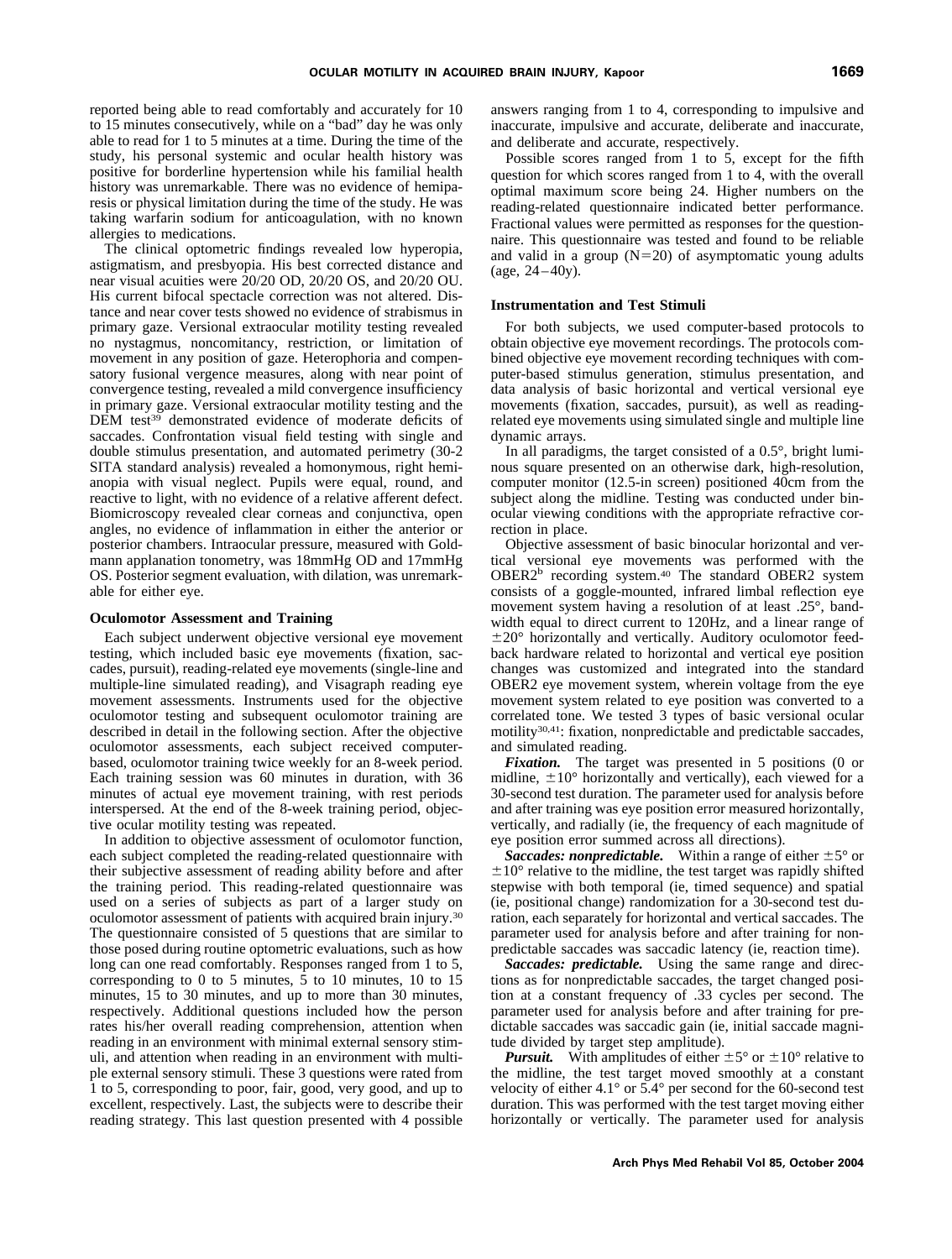

before and after training was pursuit gain (ie, eye velocity divided by target velocity).

*Simulated reading.* Two simulated reading patterns were used: a multiple-line (fig 1A) and a single-line (fig 1B) paradigm. The parameters used for analysis before and after training were the mean saccade frequency ratio (ie, the total number of saccades executed divided by the total number of target step displacements; a ratio of 1.0 is ideal) for each stimulus pattern.

The multiple-line, simulated reading test paradigm (see fig 1A) incorporated a randomly spaced  $(1^\circ - 3^\circ)$  step displacements) moving test target in place of actual text equivalent to a 100-word paragraph. The test target moved stepwise every 3 seconds and moved sequentially (ie, from left to right) to positions on the screen as depicted in figure 1A, starting in the upper left corner and shifting across to the right for each simulated "line," then stepped back to the left-most position on the next line and continued to shift sequentially in this manner for a total of 120 seconds. Each of the 12 rows has 10 dot positions. The simulated text subtended 34° horizontally.

In the single-line, simulated reading test (see fig 1B), the target moved stepwise (3.25°) every 3 seconds and sequentially left-to-right to the 5 positions on the screen, stepped back to the left-most position, and then repeated the cycle 5 times for a total of 60 seconds. The simulated "line" subtended 13° horizontally.

In both cases, subjects were instructed to follow the moving target accurately with a single saccade, as one would do during normal reading. This protocol allowed sequential, rhythmic reading eye movement patterns to be trained and reinforced without the cognitive, perceptual, and language load that occurs during actual reading.42,43 Hence, both simulated reading tests mimic pure oculomotor training tasks. The eye movements tested relate directly to the motor-based aspects of the reading process, yet the tests are free of cognitive load and text information processing.

## **Visagraph Measurements**

Reading eye movements (horizontal position of both eyes) were recorded objectively using the commercially available Visagraph II<sup>c</sup> device,  $43,44$  which consists of 4 components: (1) an infrared, limbal reflection, horizontal eye movement recording system (resolution, .25°; bandwidth, direct current to 50Hz; linear range,  $\pm 20^{\circ}$ ); (2) hard copy of the test text at 10 graded reading levels (grades 2 to high school), with ten 100-word, standardized paragraphs per level; (3) computer software for automated analysis of the eye movements and subsequent display of the grade-related oculomotor-based performance profiles for each basic reading eye movement parameter,<sup>44</sup> including reading rate, overall reading efficiency, comprehension, span of recognition, duration of fixation, number of progressive and regressive fixations, and number of saccades per line; and (4) hard copy of the reading eye movements along with the tabulated grade-normative oculomotor performance levels. Subjects received 1 practice trial before actual testing, in which they read 2 paragraphs, and the better performance was recorded using the adult level-10 reading material. Analysis of the basic eye movement parameters described above was performed before and after training.

## **Oculomotor Training**

The objective eye movement recording system was identical to that described in the sections above. There were 2 training modes: visual feedback and visual plus auditory feedback  $(V+A)$ , with the only procedural difference in the training being the nature of the feedback. The auditory oculomotor feedback for  $V+A$  incorporated an audible tonal change that related to the subject's eye position.30,43 The auditory tone generator has a position-to-tone resolution of .25° both horizontally and vertically, and a tonal frequency range from 2000 to 5000Hz. At the initial training session, which introduced both visual and  $V+A$  modes, subjects received a verbal description of the tonal expectations for optimal ocular motor responses.30,43

The tasks for the 2 training modes were similar to those for the test stimuli (ie, fixation, saccades, pursuit, simulated reading), except for the duration of stimulus presentation.30 Eye movements were trained for a total of 36 minutes per training session, with interspersed rest periods to prevent subject fatigue. Rest periods of 20 to 30 seconds were provided at regular intervals after every training task (ie, after 60 seconds of saccades, there would be a 20- to 30-second rest period while the next subroutine was loading). Longer rest periods (ie, 2–3 minutes) occurred on demand if needed by the subject. Thus, the total time for the training session, including training and rest periods, was 60 minutes.

## **RESULTS**

# **Stroke**

Testing before and after training for the stroke subject revealed little, if any, change in his clinical optometric data regarding heterophoria and vergence. His DEM clinical findings improved (a lower ratio is better) from a pretraining ratio of 65:50 with no errors to a posttraining ratio of 48:55 with no errors. Objective and subjective oculomotor findings before and after training are presented below.

Figure 2 presents a composite summary of our fixational eye movement findings. In the eye position versus time recordings, 2 improvements occurred after training: horizontal and vertical drift amplitude markedly reduced, and horizontal saccadic in-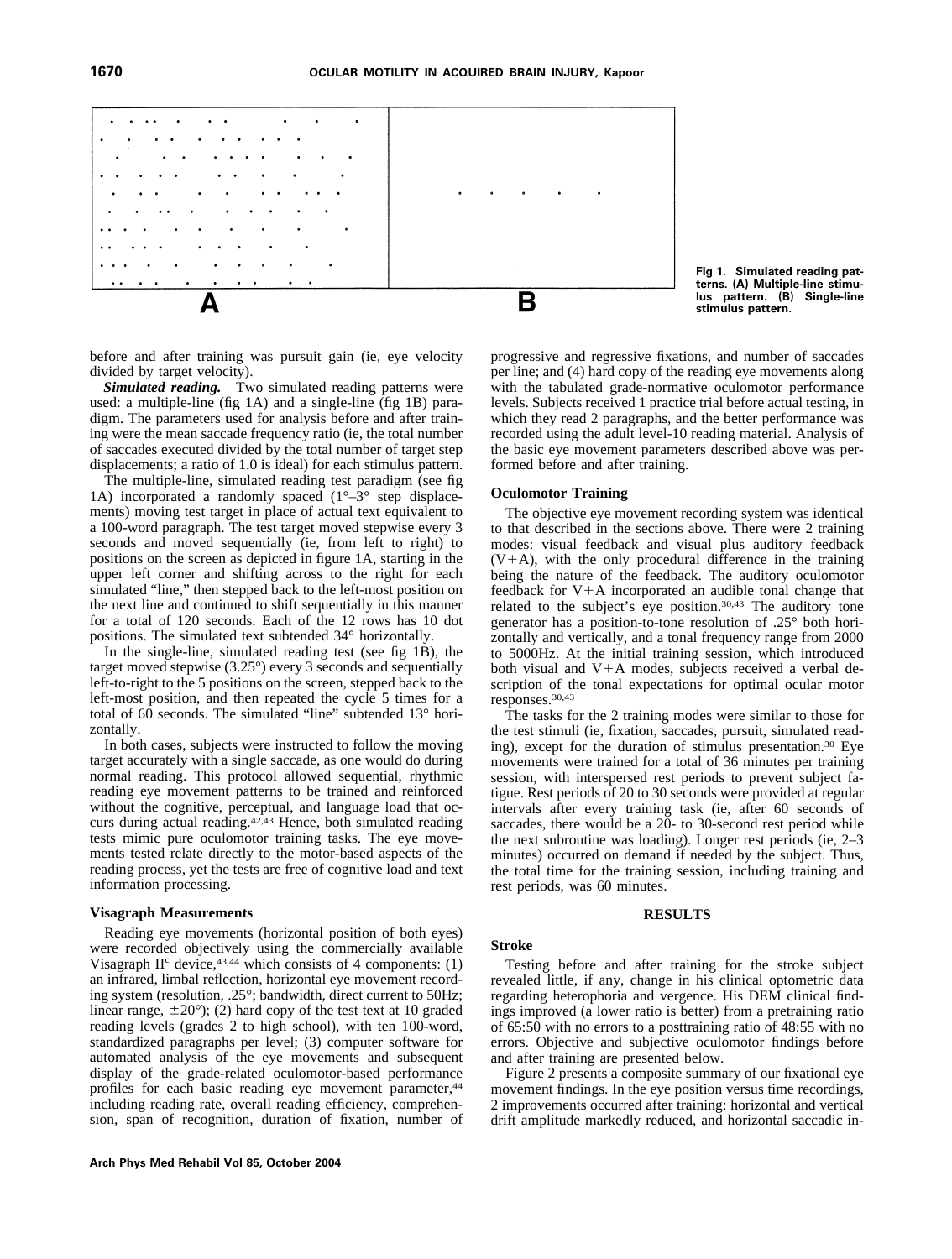

**Fig 2. Fixational eye movements in the stroke patient. Left panels, before training (Pre); right panels, after training (T2). Top graphs, horizontal and vertical eye positions as functions of time; middle graphs, 2-dimensional plot of horizontal and vertical fixational eye position scatter/error (ie, the fovea projected into visual space relative to the reference fixation point [0,0]); and bottom graphs, mean radial fixation error. NOTE: 1200 samples from an artifact-free, 10-second portion of the time/eye position traces were used for the 3 fixational error analyses.**

trusion frequency and amplitude reduced. These improvements are reflected in the 2-dimensional plots, in which the relatively large and symmetrical fixational errors before training became markedly reduced and near normal limits<sup>41</sup> after training. The frequency distribution of the radial error also became narrower, more peaked, and shifted toward zero after training, which demonstrates a reduction in both mean position error and its variance. The pre- versus posttraining fixational error magnitudes are summarized in table 1. For the horizontal, vertical, and radial dimensions, the training improvements were 63%, 36%, and 55%, respectively. Hence, overall fixational accuracy improved considerably after training.

**Table 1: Mean Amplitude of Fixational Error for the Horizontal, Vertical, and Radial Directions Before and After Training in the Stroke and TBI Subjects**

| Direction            | Stroke                  |  |                                                           | TBI |                         |    |  |
|----------------------|-------------------------|--|-----------------------------------------------------------|-----|-------------------------|----|--|
|                      |                         |  | From Center Pre Post % Improvement Pre Post % Improvement |     |                         |    |  |
| 31°. Borizontal .83° |                         |  | 63                                                        |     | $.38^\circ$ $.25^\circ$ | 34 |  |
| Vertical             | $.47^\circ$ $.30^\circ$ |  | 36                                                        |     | $.46^\circ$ $.28^\circ$ | 39 |  |
| Radial               | $.87^\circ$ $.39^\circ$ |  | 55                                                        |     | $.26^\circ$ $.17^\circ$ | 35 |  |

NOTE: % improvement is (pre-post)/pre $\times$ 100.

Abbreviations: post, after training (T2); pre, before training.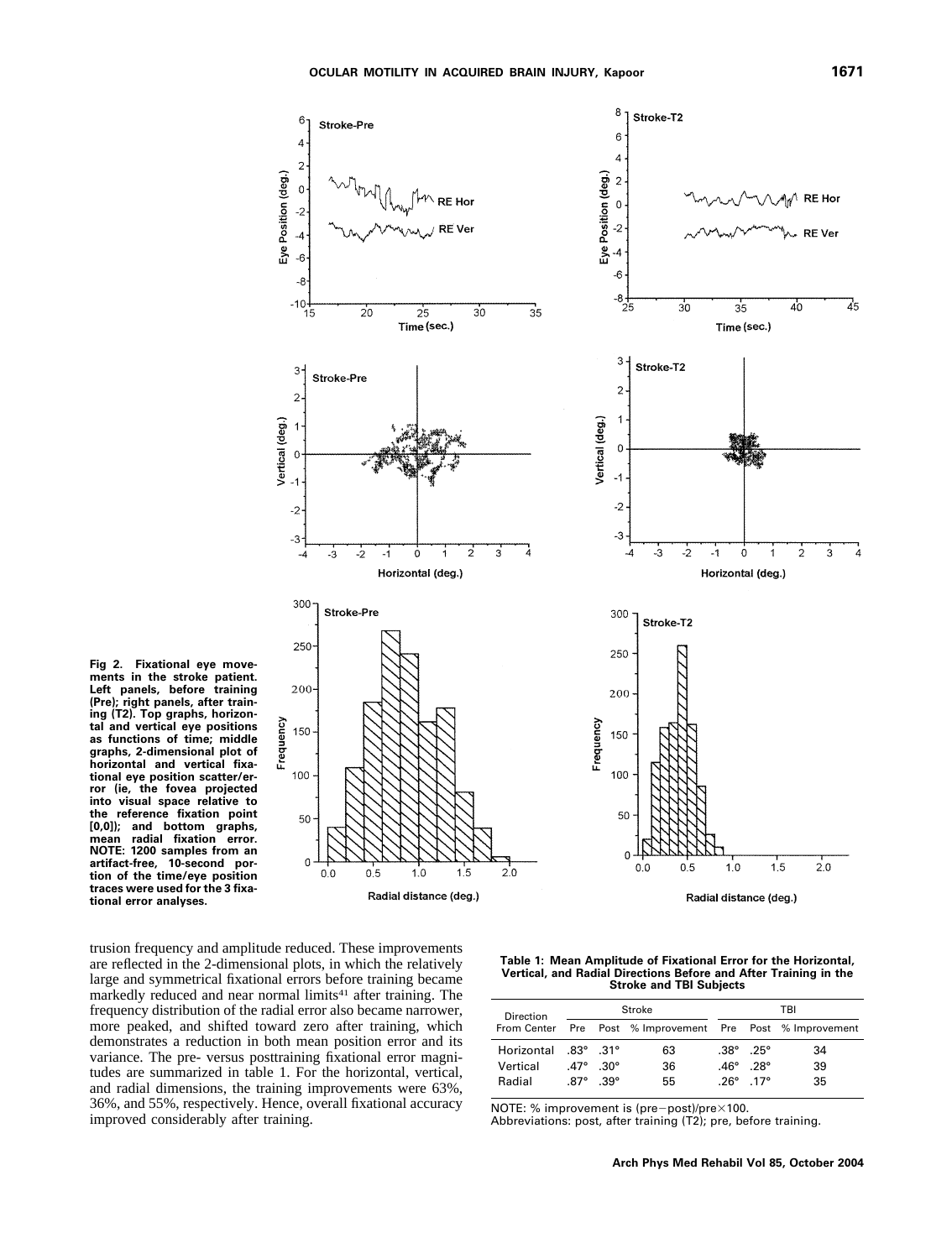

**Fig 3. Predictable horizontal saccades (20°) for the left eye (XL) before (right) and after (left) all training in the stroke subject. Leftward is left, rightward is right, time in seconds during the trial is specified to the left of the vertical line, and onset of step target changes is indicated by numbered markers to the right of the vertical line.**

Findings for predictable saccades are presented in figure 3 and table 2 (stroke). Before training, multiple saccades were executed into the hemianopic field to attain eventual foveal acquisition of the target. After training, saccadic ocular motility effectively normalized, and target acquisition occurred after only 1 or 2 saccades were executed. Gain of saccades made into the hemianopic field increased from .43 to .95 with training, a range that is considered within normal.41 This response was consistent. Saccadic gain increased in all directions, except

**Table 2: Mean Gain of Predictable Saccades (20° amplitude) and Mean Gain of Smooth Pursuit (20° amplitude) Before and After Training for the Stroke Subject and the TBI Subject**

|            | Mean Gain,<br>Saccades | Predictable |      | Mean Gain,<br>Smooth Pursuit |
|------------|------------------------|-------------|------|------------------------------|
| Direction  | Pre                    | Post        | Pre  | Post                         |
| Stroke     |                        |             |      |                              |
| Left       | 1.01                   | 1.00        | 0.94 | 1.05                         |
| Right      | 0.43                   | 0.95        | 0.78 | 1.05                         |
| Up         | 0.71                   | 1.00        | 0.72 | 1.06                         |
| Down       | 0.81                   | 1.04        | 0.99 | 1.09                         |
| <b>TRI</b> |                        |             |      |                              |
| Left       | 1.01                   | 0.95        | 1.00 | 1.01                         |
| Right      | 1.00                   | 0.93        | 0.89 | 0.94                         |
| Up         | 0.80                   | 0.90        | 1.00 | 0.93                         |
| Down       | 0.74                   | 1.04        | 1.03 | 0.97                         |

to the left where it was, and remained, normal. Thus, the accuracy of predictable saccades improved markedly with training.

Saccadic latency for both horizontal and vertical nonpredictable saccadic ocular motility was within normal limits before training. It remained so during the entire training period.

The pursuit data are in table 2 (stroke). Pursuit ocular motility exhibited variable and slightly reduced gain before training. With training, gain increased and normalized in all directions, especially upward and rightward. The eye movements became less variable and more consistent in overall performance. Thus, overall pursuit ocular motility became considerably more accurate after training.

Simulated reading results are presented in figure 4 for both the multiple- and single-line conditions. Before training, the mean saccade frequency ratio was only slightly elevated in the multiple-line condition, but was markedly elevated in the single-line condition. Thus, the subject was executing up to 5 times more saccades than needed for the step target stimuli and eventual foveal acquisition. After training, however, the mean saccade frequency ratio normalized in the multiple-line condition and nearly normalized in the single-line condition. The mean saccade frequency ratio reduced by 20% and 75% for the multiple- and single-line patterns, respectively, toward a normal value of 1. Thus, saccadic ocular motility for both simulated reading paradigms improved considerably after training.

The reading results are presented in figure 5 and table 3. After training, there was considerable reduction in the number of saccades (ie, both progressive and regressive) as the subject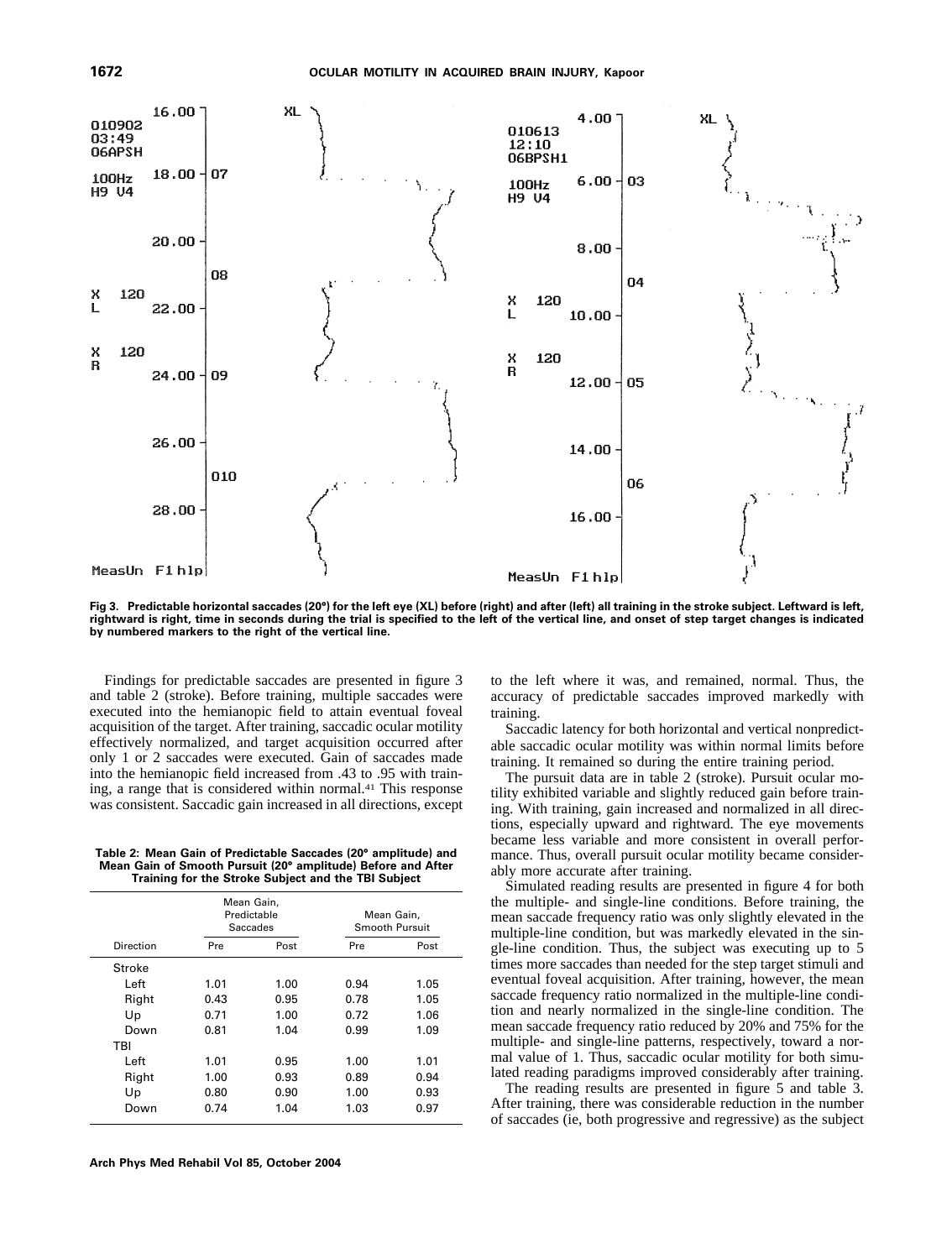

**Fig 4. Simulated reading mean saccade frequency ratio before (Pre) and after (T2) training for multiple-line (ML) and single-line (SL) conditions in the stroke patient.**

read and shifted his eyes rightward into the hemianopic field. This was reflected by improvement in nearly all of the reading eye movement parameters, with the reading rate increasing by 40%, from 47 to 67 words per minute. Hence, reading eye movements and reading ability improved after training.

Last, the questionnaire results demonstrated considerable improvement in reading and related attentional aspects after training for the subject with stroke. His overall questionnaire score increased from 15 to 21, with the maximum optimal score being 24. This improvement was consistent with the objective ocular motility findings.

## **Traumatic Brain Injury**

Testing before and after training for the subject with TBI revealed little, if any, change in his clinical optometric data regarding heterophoria and vergence. His DEM clinical findings improved from a pretraining ratio of 62:45 with no errors to a posttraining ratio of 42:40 with no errors. Objective and



**Fig 5. Reading eye movements for adult level 10 paragraphs before (top) and after (bottom) training in the stroke subject with right hemianopia. Up is right, and down is left. Time periods for both eye movement traces are the same.**

subjective oculomotor findings before and after training are presented below.

Figure 6 presents a composite summary of the fixational eye movement findings. In the eye position versus time recordings, the primary training-related improvement was the reduction in amplitude of the obliquely directed, nystagmus-like drift movements ( $\approx$ 2°/s maximum drift velocity), especially in the vertical direction. This improvement is reflected in the 2-dimensional plots, in which the relatively large, vertically biased fixational error before training was markedly reduced, with only a slightly oblique bias now present. In addition, the frequency distribution of the radial error became narrower, more peaked, and shifted toward zero after training, which demonstrates a reduction in both mean position error and its variance. The pre- versus posttraining fixational error magnitudes are summarized in table 1. For the horizontal, vertical, and radial dimensions, improvements were 34%, 39%, and 35%, respectively. Thus, overall fixational accuracy improved considerably after training.

Findings for predictable saccades are presented in figure 7 and table 2 (TBI). Horizontal saccadic gain was within normal limits, but vertical saccadic gain was reduced, before training. After training, however, vertical saccadic gain normalized and was consistently close to 1. This is also evident from the actual eye movement recordings. Hence, the accuracy of predictable saccades improved markedly with training.

Saccadic latency for both horizontal and vertical nonpredictable saccadic eye movements was within normal limits before training. It remained so during the entire training period.

The pursuit results are in table 2 (TBI). Pursuit gain was essentially normal both before and after training.

Simulated reading findings are presented in figure 8. The mean saccade frequency ratio was increased approximately 2-fold in both conditions before training. Thus, the subject was executing twice as many saccades as demanded by the actual step target stimuli for attainment of accurate foveal acquisition. However, with training, the mean saccade frequency ratio normalized toward a value of 1. It reduced by 40% in the multiple-line condition and by 50% in the single-line condition. Hence, saccadic ocular motility for both simulated reading patterns improved considerably after training.

Reading results are in figure 9 and table 3. With training, all parameters improved considerably; for example, reading rate increased from 138 to 177 words per minute (ie, by  $\approx 30\%$ ). Thus, reading eye movements and reading ability improved with training.

Last, the questionnaire results revealed considerable improvement in reading and related attentional aspects after the training in this subject with TBI. The overall questionnaire score for this subject increased from 6 to 11, with the maximum optimal score being 24. This improvement was corroborated by the objective ocular motility findings.

**Table 3: Visagraph Parameters Before and After Training for the Stroke and TBI Subjects**

|                          | <b>Stroke Subject;</b><br>Adult Level 10 |      | <b>TBI Subject; Adult</b><br>Level 10 |      |
|--------------------------|------------------------------------------|------|---------------------------------------|------|
| Parameter                | Pre                                      | Post | Pre                                   | Post |
| Words per minute         | 47                                       | 67   | 138                                   | 177  |
| Grade level              | 1.0                                      | 1.0  | 3.2                                   | 6.0  |
| Fixations/100 words      | 383                                      | 291  | 148                                   | 119  |
| Regressions/100 words    | 168                                      | 117  | 31                                    | 16   |
| Duration of fixation (s) | 0.33                                     | 0.30 | 0.29                                  | 0.28 |
| Comprehension (%)        | 90                                       | 100  | 70                                    | 90   |
|                          |                                          |      |                                       |      |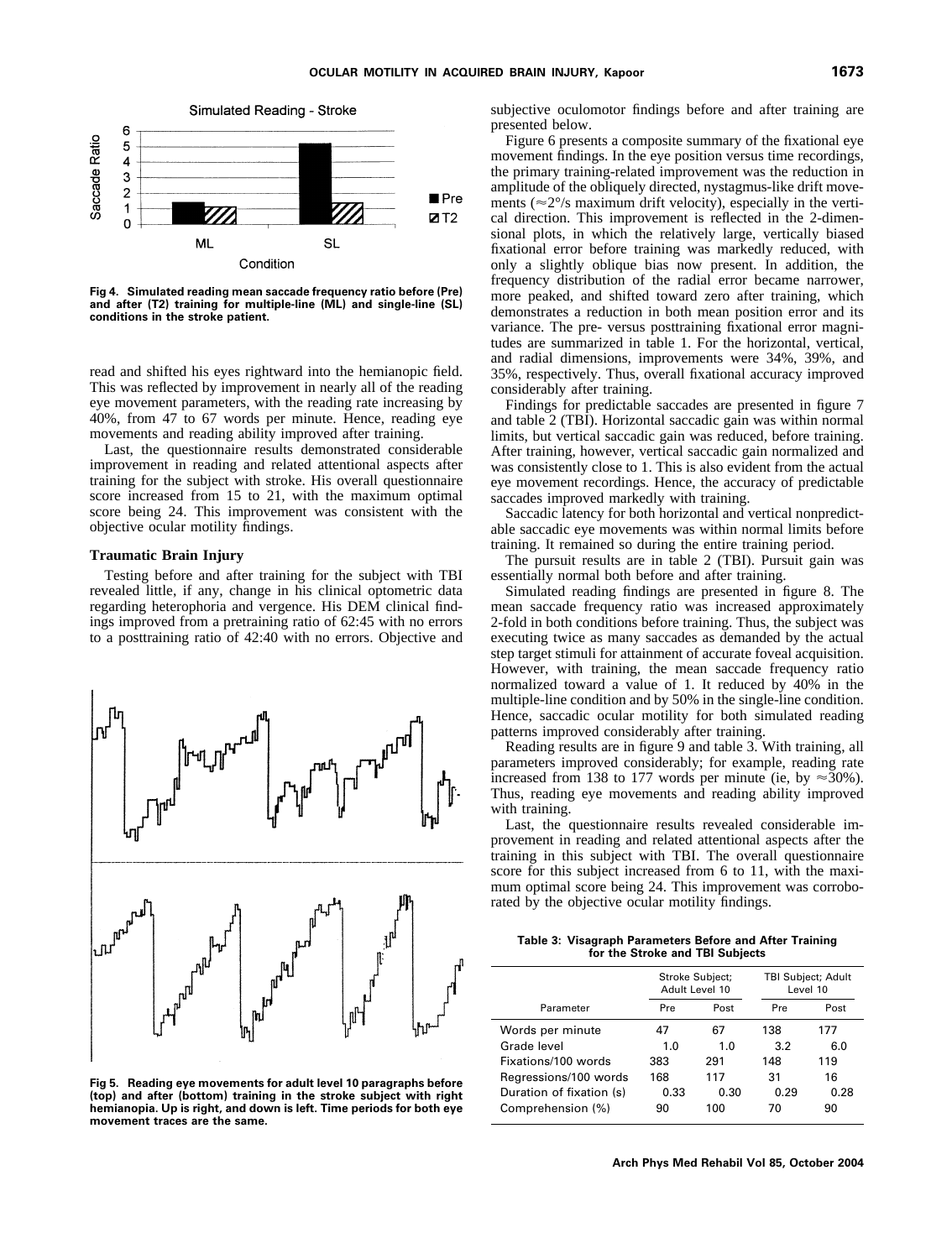

**Fig 6. Fixational eye movements in the patient with TBI. Left panels, before training (Pre); right panels, after training (T2). Top graphs, horizontal and vertical eye positions as functions of time; middle graphs, 2-dimensional plot of horizontal and vertical fixational eye position scatter/error (ie, the fovea projected into visual space relative to the reference fixation point [0,0]); and bottom graphs, mean radial fixation error. NOTE: 1200 samples from an artifact-free, 10-secondportion of the above time/eye position traces were used for the 3 fixational error analyses.**

# **DISCUSSION**

# **Oculomotor Neural Centers Involved in Training**

Due to the pervasiveness of the primary insult, acquired brain injury affects relatively large regions of the brain. In TBI, this pervasiveness is due to the coup-contrecoup nature of the traumatic event; in stroke, it is due either to the ischemic or hemorrhagic nature of the event directly affecting the site of lesion and indirectly affecting contiguous regions (eg, via com-

pression).26 Thus, precise and discrete cerebral localization effects of the training as deduced from the oculomotor measures alone are difficult. Furthermore, the overall oculomotor neural network is extensive,<sup>41,45</sup> thus leading to multiple oculomotor and related subsystem deficits from a single cranial insult. Also, many of the same areas of the brain contribute to multiple and diverse oculomotor functions. For example, the frontal, parietal, and cerebellar regions each participate in both saccadic and pursuit neural control. Despite the localization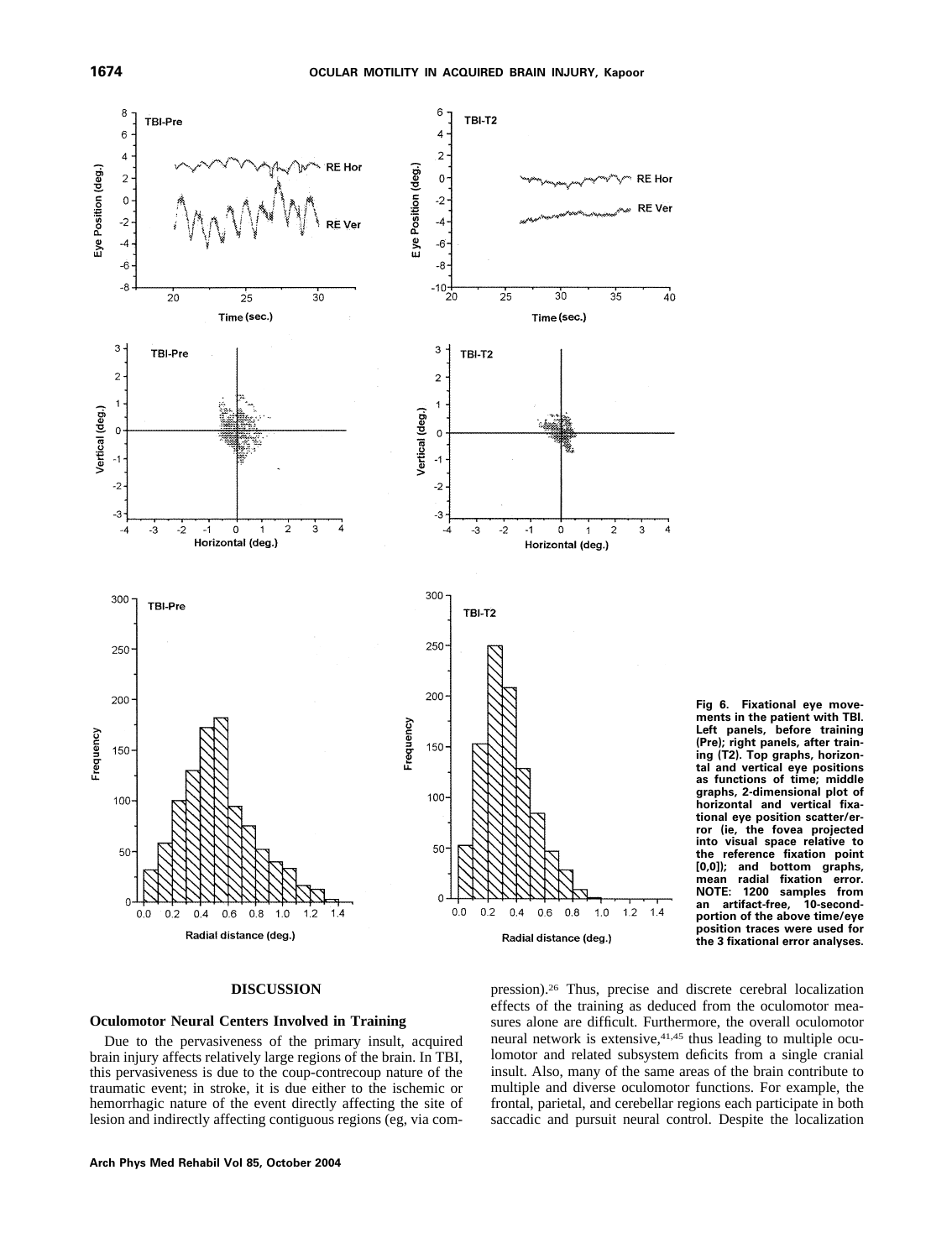

**Fig 7. Predictable horizontal saccades (20°) for the left eye (XL) before (right) and after (left) all training in the subject with TBI. Leftward is left, rightward is right, time in seconds during the trial is specified to the left of the vertical line, and onset of step target changes are indicated by numbered markers to the right of the vertical line.**

difficulties, based on the results of the present 2 cases and our overall study findings, we believe that the brain's considerable neural plasticity and a person's motor learning can positively affect the versional oculomotor components of fixation, saccade, and pursuit subsequent to the training.46 This belief was suggested and confirmed by the questionnaire results, as well as anecdotal patient reports. Future studies using high-resolution brain imaging techniques (eg, functional MRI) before and



**Fig 8. Simulated reading mean saccade frequency ratio before (Pre) and after (T2) training for multiple-line and single-line conditions in the patient with TBI.**

after such training, as well as basic clinical lesion studies,47 will help to unravel which neural pathways are involved.

# **Saccadic Gain Adaptation and Oculomotor Plasticity**

One of the most striking findings was the rapid, complete, and consistent normalization of saccadic gain involving the process of saccadic adaptation, which reflected the underlying residual neural plasticity of the saccadic system in the stroke patient with hemianopia and visual neglect. Over the course of the 8-week training period, a total of only 64 minutes was specifically devoted to predictable horizontal saccadic ocular motility (10° or 20° step displacements; .33 cycles per second frequency). This appears to be an optimal protocol for saccadic gain adaptation, producing large and positive results after only approximately 300 saccades being executed into the blind hemifield. Our findings are consistent with those of Zihl<sup>27,34,35</sup> in the same population using a more direct, reading-related saccadic ocular motility paradigm, as well as of Ron et al,  $31,32$ who used a basic oculomotor training paradigm similar to ours in both task and time frame. The results suggest that the medioposterior cerebellar cortex has remained reasonably intact in this patient,<sup>47</sup> and furthermore has exhibited a considerable degree of residual neural plasticity. However, the time course of adaptation may be slower in the patient, because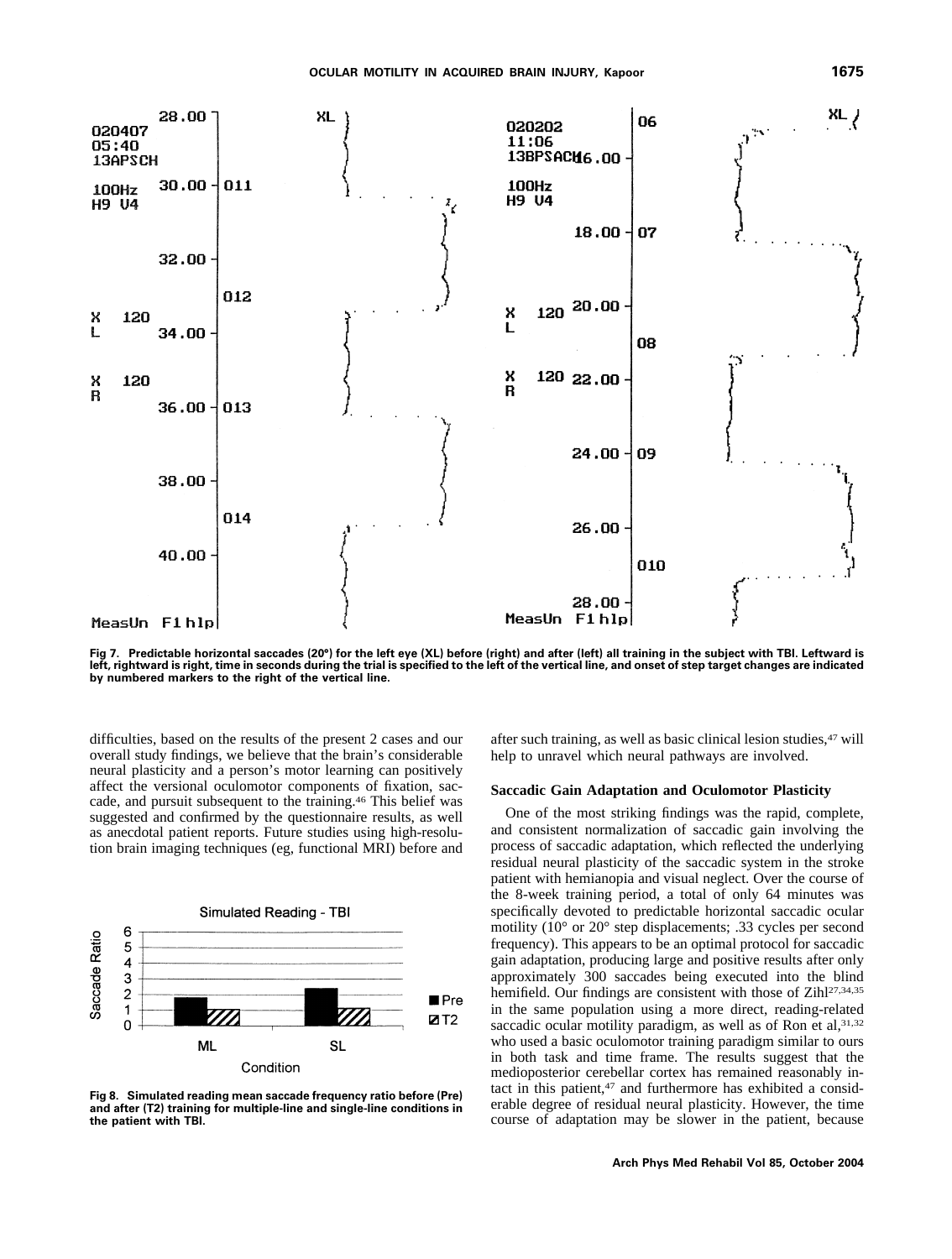

**Fig 9. Reading eye movements for adult level 10 paragraphs before (top) and after (bottom) training in the subject with TBI. Up is right, and down is left. Time periods for both eye movement traces are the same.**

saccadic adaptation is complete in visually normal subjects with as few as 70 trials.<sup>36</sup>

Saccadic gain adaptation is a subset of general motor learning, which refers to "the process that improves motor performance through practice."48(p728) This improvement is believed to occur by increasing synaptic efficiency in a Hebbian manner,<sup>48</sup> with application to human rehabilitation.<sup>49</sup> The practice effect follows a power function, which is optimized using distributed rather than massed trials,<sup>50</sup> as we have used. Motor learning involves 3 stages<sup>46,51</sup>: determining by a trial-and-error process the optimal motor program to accomplish a particular task, repeatedly practicing the optimal motor program/movement to acquire more rapid and precise execution, and attaining automaticity to a level at which the movement essentially becomes "preprogrammed" or "open-loop" in its execution, thus allowing attention to be allocated to other important tasks. Error-related feedback specific for the motor task and optimization of performance is crucial to the learning process.48,52 Hence, the present use of normal internal oculomotor visual feedback in isolation, or in combination with our laboratorybased external oculomotor auditory feedback, is consistent with this notion.

The DEM versional clinical results improved considerably posttraining. This improvement correlated with the findings for saccadic gain for predictable saccades, multiple-line simulated reading, and single-line simulated reading. Although the DEM results improved with training, heterophoria and vergence are clinical measures that did not improve and, furthermore, would not be predicted to improve because versional, and not vergence, eye movements were being trained with our computerbased protocol.

## **Role of Attention in Training**

Attention refers to "the voluntary control over more automatic brain systems, so as to be able to select and manipulate sensory and stored information briefly or for sustained periods of time."53(p202) Traditionally, attention has been broadly categorized into 2 types: (1) *selective attention*, in which relevant stimuli are selected with disregard for irrelevant or competing stimuli, and (2) *divided attention*, in which 2 or more relevant sensory stimului are simultaneously monitored and responded to. In people with TBI or stroke, general attentional and, more specifically, visual attentional difficulties are typically present.<sup>52,54-57</sup> These attentional problems may include difficulty multitasking, distractibility, and inability to sustain attentional focus.57 In our 2 cases, both general and vision-based attentional deficits were evident, both of which appeared to improve subsequent to training based on the results of the questionnaire and the subjects' anecdotal reports. We also believe that a significant component of both the basic and reading-related training paradigm was its ability to elicit aspects of general attention as well as visual attention. Selective attention was required in the continuous and uninterrupted ocular smooth pursuit of a target, and divided attention was required for the  $V+A$  training mode. These findings suggest that both general attention and, more specifically, visual attention may play an important role in the overall oculomotor training process. In future studies, formal testing of specific components of attention should be conducted before and after oculomotor training to assess quantitatively its role and relative importance, as well as to ascertain any correlation with the specific oculomotor parameters that improved.

## **Training Improvements and Quality of Life**

An important aspect of research involving vision rehabilitation is the effect on quality of life (QOL). Attention to QOL represents a practical and common-sense approach; it is also a directive from the National Institute of Health's National Eye Institute (NEI).58 NEI states that it is important to "evaluate the effectiveness of rehabilitation in the visually impaired," with strategic questions incorporating both "task performance measures" and "quality of life outcome measures."<sup>58(p127)</sup> NEI also states that a goal is to "improve our understanding of the structure/function in the visual central nervous system, neural plasticity, and the performance of everyday tasks, so that visual processing capabilities of the visually-impaired can be optimized."58(pxvii) The present testing included all of these aspects. First, both our basic and our reading-related oculomotor findings demonstrated large and consistent improvements in the task performance measures, which suggested considerable residual neural plasticity in the related versional oculomotor pathways.41,43,46 Second, the questionnaire results incorporated specific QOL measures related to reading and reading-related attentional aspects, and these findings were consistent with the objective oculomotor task performance measures: subjects' subjective rating-scale measures indicated they could read longer, with better understanding, greater attention, and improved strategic approach. And, third, their anecdotal reports were also consistent with both of the above results. For example, both subjects reported that they could read more comfortably and with less visual fatigue, with the stroke subject indicating that the sense of improved attention even transferred to other general tasks, such as watching television and participating in conversations.

#### **CONCLUSIONS**

Our detailed and quantitative case presentations provide further evidence of the objectively based, positive effect of oculomotor rehabilitation on oculomotor control. There was also concordant improvement in subjective QOL aspects relating to reading on completion of the training regimen. Future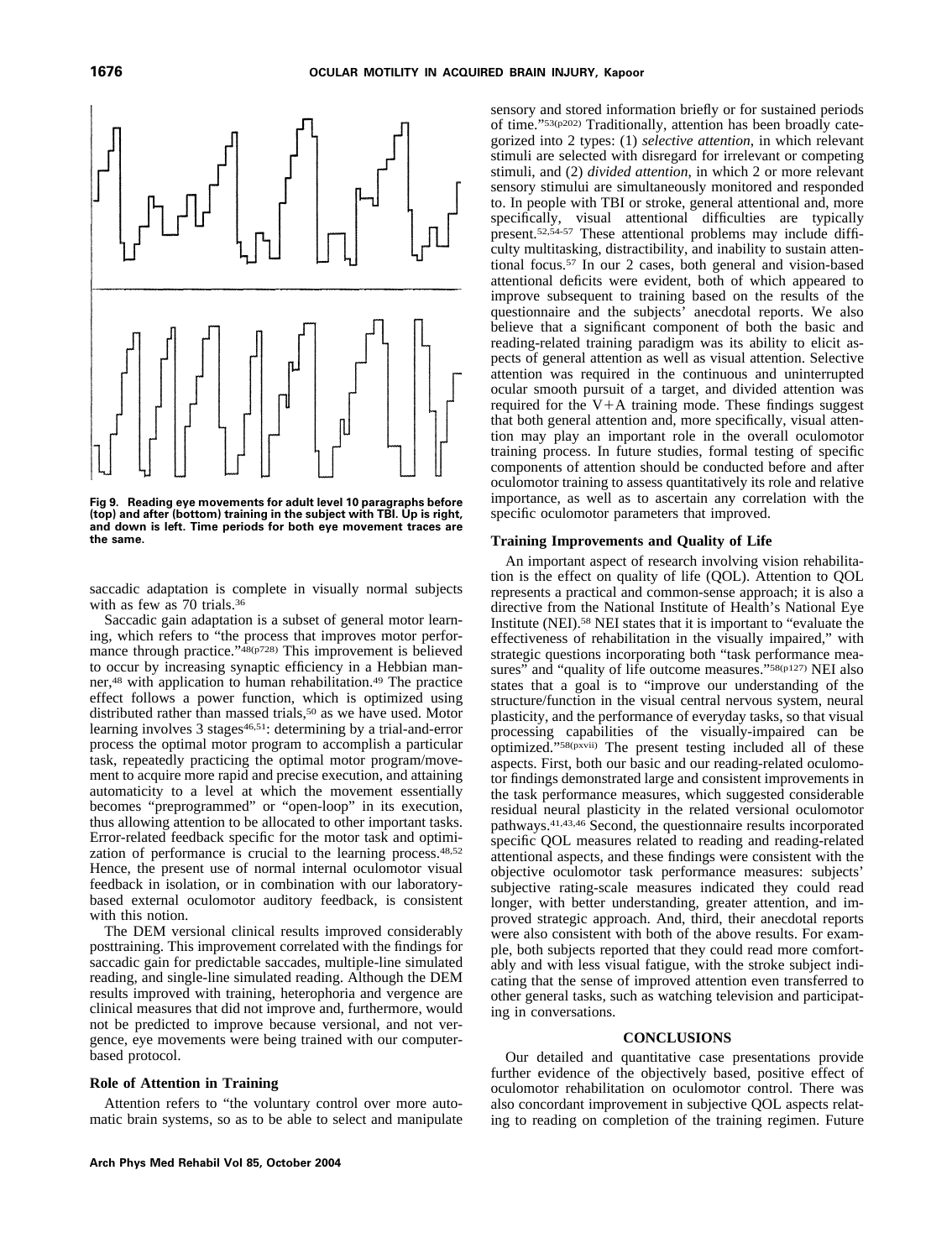studies using larger sample sizes and assessing attention and other factors should be conducted, because these factors may be important in the training process.

**Acknowledgments:** We thank Drs. Jan Ygge and Roberto Bolzani for providing the custom software programs for some of the data analysis and graphical display. We also thank Dr. Bin Wang for assistance with the graphs.

#### **References**

- 1. Quinn B, Sullivan SJ. The identification by physiotherapists of the physical problems resulting from a mild traumatic brain injury. Brain Inj 2000;14:1063-76.
- 2. Richter EF. Interdisciplinary management and rehabilitation of acquired brain-injured patients. In: Suchoff IB, Ciuffreda KJ, Kapoor N, editors. Visual and vestibular consequences of acquired brain injury. Santa Ana (CA): Optometric Extension Program Foundation Pr; 2001. p 10-31.
- 3. Keren O, Reznik J, Groswasser Z. Combined motor disturbances following severe traumatic brain injury: an integrative long-term treatment approach. Brain Inj 2001;15:633-8.
- 4. Schmitter-Edgecombe M, Beglinger L. Acquisition of skilled visual search performance following severe closed-head injury. J Int Neuropsychol Soc 2001;7:615-30.
- 5. McAllister TW, McDonald BC, Flashman LA, Saykin AJ. Executive dysfunction following traumatic brain injury: neural substrates and treatment strategies. Neurorehabilitation 2002;17:333- 44.
- 6. Sbordone RJ, Liter JC, Pettler-Jennings P. Recovery of function following severe traumatic brain injury: a retrospective 10-year follow up. Brain Inj 1995;9:285-99.
- 7. Hellerstein LF, Freed S, Maples WC. Vision profile of patients with mild brain injury. J Am Optom Assoc 1995;66:634-9.
- 8. Suter PS. Rehabilitation and management of visual dysfunction following traumatic brain injury. In: Ashley MJ, Krych DK, editors. Traumatic brain injury rehabilitation. Boca Raton (FL): CRC Pr; 1995. p 198-220.
- 9. Ciuffreda KJ, Suchoff IB, Marrone MA, Ahmann EB. Oculomotor rehabilitation in traumatic brain-injured patients. J Behav Optom 1996;7:31-8.
- 10. Suchoff IB, Kapoor N, Waxman R, Ference W. The occurrence of ocular and visual conditions in a non-selected acquired braininjured patient sample. J Am Optom Assoc 1999;70:301-8.
- 11. Suchoff IB, Gianutsos R. Rehabilitative optometric interventions for the acquired brain injured adult. In: Grabois M, Garrison SJ, Hart KA, Lehmkuhl LD, editors. Physical medicine and rehabilitation: the complete approach. New York: Blackwell Sci; 2000. p 608-21.
- 12. Suchoff IB, Gianutsos R, Ciuffreda KJ, Groffman S. Vision impairment due to acquired brain injury. In: Silverstone B, Lang MA, Rosenthal B, Faye EE, editors. The Lighthouse handbook on vision impairment and vision rehabilitation. New York: Oxford Univ Pr; 2000. p 517-39.
- 13. Gianutsos R, Ramsey G, Perlin R. Rehabilitative optometric services for survivors of acquired brain injury. Arch Phys Med Rehabil 1988;69:573-8.
- 14. Reding MJ, Potes E. Rehabilitation outcome following initial unilateral hemispheric stroke: life table analysis approach. Stroke 1988;19:1354-8.
- 15. Groswasser Z, Cohen M, Blankstein E. Polytrauma associated with traumatic brain injury: incidence, nature, and impact on rehabilitation outcome. Brain Inj 1990;4:161-6.
- 16. D'Angelo CM. An overview of enhancement techniques for peripheral field loss. J Am Optom Assoc 1994;64:60-70.
- 17. Zost MG. Diagnosis and management of visual dysfunction in cerebral injury. In: Maino DM, editor. Diagnosis and management of special populations. St. Louis: Mosby Yearbook; 1995. ch 4.
- 18. Thurman DJ, Alverson C, Dunn KA, Guerrero J, Sniezek JE. Traumatic brain injury in the United States: a public health perspective. J Head Trauma Rehabil 1999;14:602-15.
- 19. Max W, MacKenzie EJ, Rice DP. Head injuries: costs and consequences. J Head Trauma Rehabil 1991;6(2):76-81.
- 20. Kelley RE. Cerebrovascular disease. In: Weiner WJ, Goetz CG, editors. Neurology for the non-neurologist. Philadelphia: Lippincott; 1989. p 52-66.
- 21. American Heart Association Website. Available at: http://www. strokeassociation.org/presenter.jhtml?identifier=1033. Accessed January 8, 2004.
- 22. Baker RS, Epstein AD. Ocular motor abnormalities from head trauma. Surv Ophthalmol 1991;35:245-67.
- 23. Lepore FE. Disorders of ocular motility following head trauma. Arch Neurol 1995;52:924-6.
- 24. Sabates NR, Gonce MA, Farris BK. Neuro-ophthalmological findings in closed head trauma. J Clin Neurol Ophthalmol 1991;11: 273-7.
- 25. Schlageter K, Gray K, Shaw R, Sammet R. Incidence and treatment of visual dysfunction in traumatic brain injury. Brain Inj 1993;7:439-48.
- 26. Ciuffreda KJ, Han Y, Kapoor N, Suchoff IB. Oculomotor consequences of acquired brain injury. In: Suchoff IB, Ciuffreda KJ, Kapoor N, editors. Visual and vestibular consequences of acquired brain injury. Santa Ana (CA): Optometric Extension Program Foundation Pr; 2001. p 77-88.
- 27. Zihl J. Rehabilitation of visual disorders after brain injury. E Sussex (UK): Psychology Pr; 2000.
- 28. Ciuffreda KJ. Visual vertigo syndrome: clinical demonstration and diagnostic tool. Clin Eye Vis Care 1999;11:41-2.
- 29. Suchoff IB, Ciuffreda KJ, Kapoor N. An overview of acquired brain injury. In: Suchoff IB, Ciuffreda KJ, Kapoor N, editors. Visual and vestibular consequences of acquired brain injury. Santa Ana (CA): Optometric Extension Program Foundation Pr; 2001. p 1-9.
- 30. Han Y, Ciuffreda KJ, Kapoor N. Reading-related oculomotor testing and training protocols for acquired brain injury. Brain Res Protocols. In press.
- 31. Ron S, Najenson T, Hary D, Pryworkin W. Eye movements in brain damaged patients. Scand J Rehabil Med 1978;10:39-44.
- 32. Gur S, Ron S. Training in oculomotor tracking: occupational health aspects. Isr J Med Sci 1992;28:622-8.
- 33. Mueller C, Koch S, Toifl K. Transient bilateral internuclear ophthalmoplegia after minor head trauma. Dev Med Child Neurol 1993;35:163-6.
- 34. Zihl J. Visual scanning behavior in patients with homonymous hemianopia. Neuropsychologia 1995;33:287-303.
- 35. Zihl J. Eye movement patterns in hemianopic dyslexia. Brain 1995;118:891-912.
- 36. Semmlow JL, Gauthier GM, Vercher JL. Mechanisms of shortterm saccadic adaptation. J Exp Psychol Hum Percept Perform 1989;15:249-55.
- 37. Ciuffreda KJ, Han Y, Kapoor N. Oculomotor rehabilitation for reading in acquired brain injury. Paper presentation at: the 75th Annual Meeting of the Association for Research in Vision and Ophthalmology; May 4-9, 2003; Fort Lauderdale (FL).
- 38. Benjamin WJ, editor. Borish's clinical refraction. Philadelphia: WB Saunders; 1998.
- 39. Garzia RP, Richman JE, Nicholson SB. A new visual-verbal saccade test: the developmental eye movement test (DEM). J Am Optom Assoc 1990;61:124-30.
- 40. Koenig GS, Price NC, Baird ML, Laukkanen HR, Yolton RL. Use of the Ober2 model B-1200 system for analysis of eye movements made during reading. J Am Optom Assoc 1997;68:155-62.
- 41. Ciuffreda KJ, Tannen B. Eye movement basics for the clinician. St Louis: Mosby Year Book; 1995.
- 42. Robinson GM. Rhythmic organization in speech processing. J Exp Psychol Hum Percept Perform 1977;3:83-6.
- 43. Fayos B, Ciuffreda KJ. Oculomotor auditory biofeedback training to improve reading efficiency. J Behav Optom 1998;9:1-10.
- 44. Taylor EA. The fundamental reading skill. Springfield: CC Thomas; 1966.
- 45. Leigh RJ, Zee DS. Neurology of eye movements. 3rd ed. Philadelphia: FA Davis; 1999.
- 46. Ciuffreda KJ. The scientific basis for and efficacy of optometric vision therapy in nonstrabismic accommodative and vergence disorders. Optometry 2002;73:735-62.